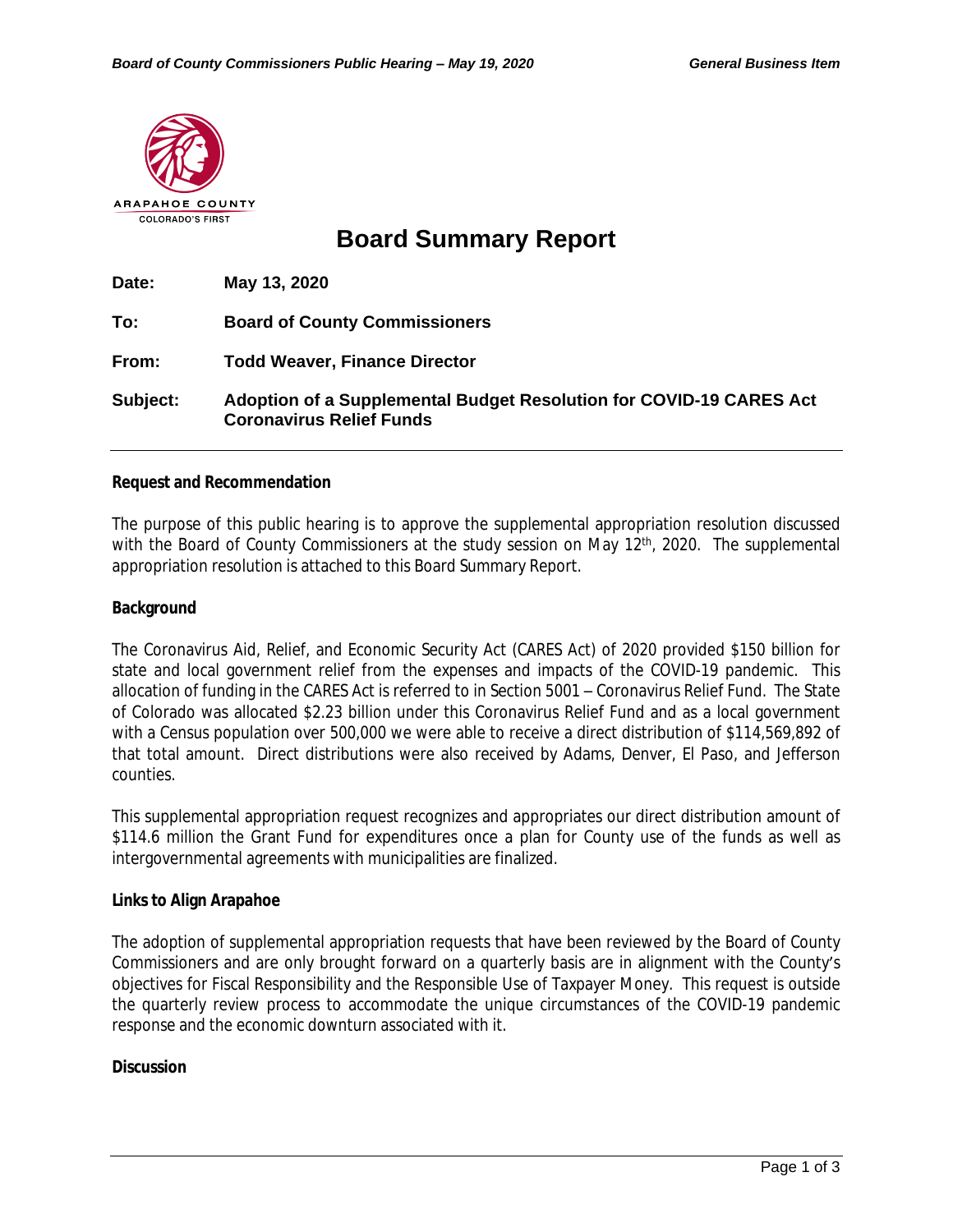The Coronavirus Relief Fund supplemental appropriation request was discussed at the May 12<sup>th</sup> study session and was reviewed by the Executive Budget Committee prior to that meeting. A discussion, if any, is to be determined by the Board during the public hearing.

## **Alternatives**

Alternatively, a decision could be made that this budget supplemental appropriation resolution should not be adopted at this time.

## **Fiscal Impact**

The fiscal impact is equivalent to the \$114,569,892 in new revenue and appropriation included in the supplemental appropriation resolution, if approved by the Board of County Commissioners.

## **Reviewed By:**

Todd Weaver, Finance Director John Christofferson, Deputy County Attorney